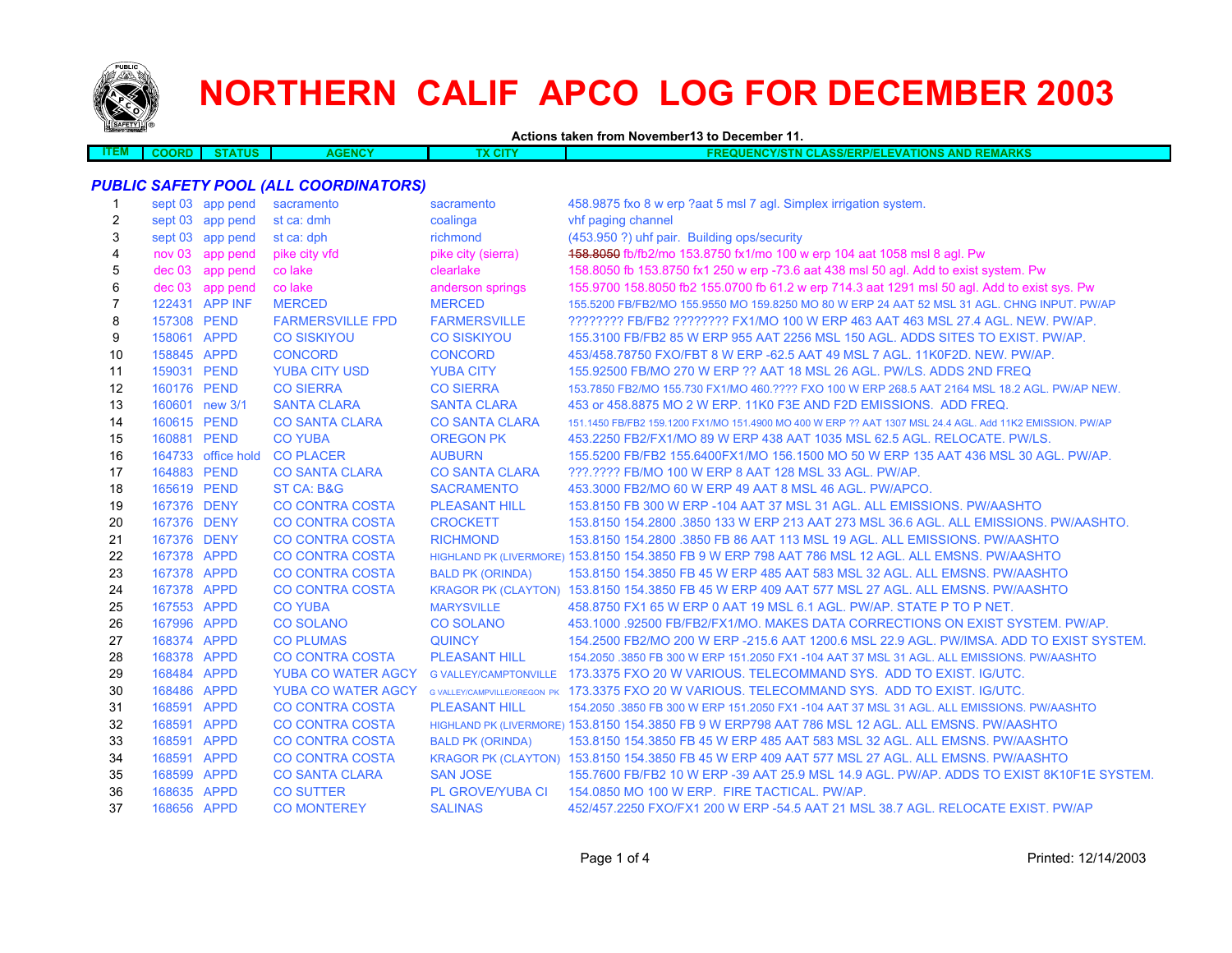| 38 | 168658 APPD |                 | <b>CO MONTEREY</b>              | <b>SALINAS</b>        | 156,060 FX1 280 W ERP -54.5 AAT 21 MSL 38.7 AGL. RELOCATE EXIST. PW/AP                                                         |
|----|-------------|-----------------|---------------------------------|-----------------------|--------------------------------------------------------------------------------------------------------------------------------|
| 39 | 168681 APPD |                 | <b>CO MONTEREY</b>              | <b>SALINAS</b>        | 155,5950 155,7300 FX1 158,8500 159,0900 fb 280 W ERP -54,5 AAT 21 MSL 38,7 AGL, RELOCATE EXIST, PW/AP                          |
| 40 | 168703 APPD |                 | <b>CO MONTEREY</b>              | <b>SALINAS</b>        | 458,5250 FX1 150 W ERP -54.5 AAT 21 MSL 38.7 AGL, RELOCATE EXIST, PW/AP                                                        |
| 41 | 168704 APPD |                 | <b>CO MONTEREY</b>              | <b>SALINAS</b>        | 458,4000 FX1 110 W ERP -54.5 AAT 21 MSL 38.7 AGL, RELOCATE EXIST, PW/AP                                                        |
| 42 | 168705 APPD |                 | <b>CO MONTEREY</b>              | <b>SALINAS</b>        | 156,0150 FX1 170 W ERP -54.5 AAT 21 MSL 38.7 AGL, RELOCATE EXIST, PW/AP                                                        |
| 43 | 168710 APPD |                 | <b>CO BUTTE</b>                 |                       | FOR RNCH/BLOOMER/SUNSET 154.7250 FB/FB2 40 W ERP 462.9 AAT 1049 MSL 47.2 AGL. ADDS TO EXIST SYSTEM. PW/AP                      |
| 44 | 168711 APPD |                 | <b>CO BUTTE</b>                 |                       | FOR RNCH/BLOOMER/SUNSET 151.4900 FB/FB2/MO 155.1150 FX1/MO 40 W ERP 462.9 AAT 1049 MSL 47.2 AGL. NEW. PW/AP                    |
| 45 | 168713 PEND |                 | <b>CO BUTTE</b>                 | <b>FOREST RANCH</b>   | 153.9200 FB/FB2 40 W ERP 237.6 AAT 1049 MSL 47.2 AGL. ADDS TO EXIST SYSTEM. PW/AP.                                             |
| 46 | 168722 PEND |                 | <b>CO BUTTE</b>                 | <b>BLOOMER/SUNSET</b> | 155,9400 FB/MO 48 W ERP 353.5 AAT 1010 MSL 49 AGL. ADDS TO EXIST SYSTEM, PW/AP                                                 |
| 47 | 168728 APPD |                 | <b>OAKDALE</b>                  | <b>OAKDALE</b>        | 154.2350 153.7700 FB/MO 45 W ERP 11.9 AAT 49 MSL 28 AGL. PW/IMSA.                                                              |
| 48 | 168729 APPD |                 | <b>ESCALON</b>                  | <b>ESCALON</b>        | 155.1000 FB2 158.9400 MO 50 W ERP 13.3 AAT 37 MSL 12 AGL. PW/IMSA.                                                             |
| 49 | 168730 APPD |                 | <b>CO STANISLAUS</b>            | <b>PATTERSON</b>      | 153.7700 FB 154.4300 FB/FB2 35 W ERP -0.6 AAT 335 MSL 20.4 AGL. ADDS TO EXIST SYS. PW/IMSA                                     |
| 50 | 168731 APPD |                 | <b>CO STANISLAUS</b>            | <b>PATTERSON</b>      | 154.9950 155.1150 158.7300 158.8650 FB2 35 W ERP -0.6 AAT 335 MSL 20.4 AGL. ADDS TO EXIST SYS. PW/IMSA                         |
| 51 | 168752 APPD |                 | <b>MARINA</b>                   | <b>SALINAS</b>        | 155.7750 FX1 140 W ERP -54.5 AAT 21 MSL 38.7 AGL. RELOCATE, PW/AP.                                                             |
| 52 | 168753 APPD |                 | <b>CO MONTEREY</b>              | <b>SALINAS</b>        | 154.7250 .7850 .8150 FX1 320 W ERP -54.5 AAT 21 MSL 38.7 AGL. RELOCATE EXIST. PW/AP                                            |
| 53 | 168758 DENY |                 | <b>CO STANISLAUS</b>            | <b>PATTERSON</b>      | 453.1750 154.1000 FB2/FX1/MO 159.0150 FX1 100 W ERP 556.8 AAT 982 MSL 28.3 AGL. ADDS TO EXIST SYS. PW/IMSA                     |
| 54 | 168765 APPD |                 | <b>OROVILLE</b>                 | <b>OROVILLE</b>       | 158,8650 FB2-5.6 AAT 105 MSL 27.5 AGL, DEL 155,7600, PW/AASHTO, NOTE BUTTE CO IMPACT.                                          |
| 55 | 168782 APPD |                 | <b>CO MONTEREY</b>              | <b>SALINAS</b>        | MED 1-10 FX1 300 W ERP -54.5 AAT 21 MSL 38.7 AGL, RELOCATE EXIST, PW/AP                                                        |
| 56 | 168818 DENY |                 | <b>OROVILLE</b>                 | <b>OROVILLE</b>       | 156,0750 FX1/MO 153,8150 FB2 154,28 153,8900 155,8200 MO 50 W ERP -14 AAT 105 MSL 27 AGL, PW/IMSA                              |
| 57 | 168863 APPD |                 | <b>ST CA: CDF</b>               | <b>FRESNO</b>         | 159.1350 FX1 158 W ERP 23.1 AAT 101.8 MSL 23.1 AGL, PW/IMSA.                                                                   |
| 58 | 168893 APPD |                 | <b>ST CA: CDF</b>               | <b>SAN ANDREAS</b>    | 159.1350 FX1 120 W ERP -84.4 AAT 329 MSL 36.6 AGL. MOD. DEL 33.66 & .98. PW/IMSA.                                              |
| 59 | 168985 APPD |                 | <b>BERKELEY</b>                 | <b>BERKELEY</b>       | 453.5250 FB/FB2 200 W ERP ?? AAT 2 MSL 24 AGL. ADD STN TO EXIST. PW/AP.                                                        |
| 60 | 168951 APPD |                 | <b>STOCKTON</b>                 | <b>STOCKTON</b>       | 460.0500 MO. 4 W ERP. PW/AP.                                                                                                   |
| 61 | 168964 APPD |                 | <b>OROVILLE</b>                 | <b>OROVILLE</b>       | 156.1200 FX1/MO 153.8150 FB2 154.28 153.8900 155.8200 MO 50 W ERP -14 AAT 105 MSL 27 AGL. PW/IMSA                              |
| 62 |             |                 | 168965 NEW 10/30 CO SANTA CLARA | <b>SAN JOSE</b>       | 151.1450 FB/FB2 159.1200 FX1/MO 151.4900 MO 220 W ERP -56 AAT 86.9 MSL 40.2 AGL, Add 11K2, PW/AP                               |
| 63 | 168984 APPD |                 | <b>CO SANTA CLARA</b>           |                       | CUPERTINO/SAN JOSE 151.1450 FB/FBT/FB2/FB2T 159.1200 FX1/FX1T/MO 151.4900 MO 100 W ERP 385 AAT 710 MSL 13 AGL. Add 11K2. PW/AP |
| 64 | 168994 APPD |                 | <b>SANTA CLARA</b>              | <b>SANTA CLARA</b>    | 458.91250 FXO/FBT 2 W ERP. IRRIGATION SYSTEM. PW/AP.                                                                           |
| 65 | 169070 APPD |                 | <b>CO SANTA CLARA</b>           | <b>SAN JOSE</b>       | 155.7600 FB 158.820 FX1. Adding NB emissiions only. PW/AP.                                                                     |
| 66 | 169071 PEND |                 | <b>CO TUOLUMNE</b>              |                       | TELEGRAPH/DUCKWALL 453.1000 .5250 FB2/FX1/MO 38 W ERP 624 AAT 1771 MSL 57.9 AGL. PW/AP                                         |
| 67 | 168072 APPD |                 | <b>CO TUOLUMNE</b>              | <b>TELEGRAPH</b>      | 453.5000 FB2/FX1/MO 36.6 W ERP 462 AAT 1139 MSL 57.9 AGL. PW/AP                                                                |
| 68 | 169106 APPD |                 | <b>CO SUTTER</b>                | <b>CO SUTTER</b>      | 158,8950 MO 100 W ERP, ADD NB, DEL SITE, PW/AP.                                                                                |
| 69 | 169127 APPD |                 | <b>CO STANISLAUS</b>            | MT OSO                | 453.1750 154.1000 FB2/FX1/MO 159.0150 FX1 100 W ERP 556.8 AAT 982 MSL 28.3 AGL. ADDS TO EXIST SYS. PW/IMSA                     |
| 70 | 169225 APPD |                 | <b>OROVILLE</b>                 | <b>OROVILLE</b>       | 159.2250 MO/FB2 75 W ERP -5.6 AAT 105.5 MSL 27.5 AGL. FREQ CHANGE. PW/AASHTO.                                                  |
| 71 | 169343 APPD |                 | <b>YUBA CITY</b>                | <b>YUBA CITY</b>      | 460.6250 FB/FB2/MO 460.5500 MO 178 W ERP 55.4 AAT 17 MSL 60 AGL. PW/LS.                                                        |
| 72 | 169346 APPD |                 | ST CA: DOT                      | <b>BANNER MTN</b>     | 857.76250 FB/FB2/FX1 159 W ERP 371 AAT 1189 MSL 43.3 AGL. GP/AP. ADD FREQ.                                                     |
| 73 | 169370 APPD |                 | CO CONTRA COSTA                 | CO CONTRA COSTA       | 159.1500 MO 100 W ERP. PW/AP. NOT TO DUPLICATE OES FIRE SYSTEM TONES.                                                          |
| 74 | 169373 APPD |                 | <b>BERKELEY</b>                 | <b>BERKELEY</b>       | 464.6000 464.7000 FB/MO 50 W ERP -200 AAT 50 MSL 83.3 AGL. GPS/RTK. PW/AP. NEW.                                                |
| 75 | 169520 APPD |                 | <b>TURLOCK UHSD</b>             | <b>TURLOCK</b>        | 155.1750 FB/MO 25 W ERP 23 AAT 30 MSL 27 AGL. CHNG FREQ. PW/PCIA.                                                              |
| 76 |             | 169529 FYI ONLY | <b>BAKERSFIELD</b>              | <b>BAKERSFIELD</b>    | 151.0700 FB 156.2400 MO 160 W ERP 74.1 AAT 282 MSL 107 AGL. NEW. PW/AP                                                         |
| 77 |             | 169540 APP INF  | YOLO CO AIRPORT                 | <b>WOODLAND</b>       | 453.96250 FXO 1.5 W ERP 30 AAT 30 MSL 7 AGL. NB DATA. NEW. PW/AP.                                                              |
| 78 | 169804 APPD |                 | ST CA: CDF                      | <b>FAIRFIELD</b>      | 159.1950 FX1 52 W ERP -13.4 AAT 741.5 MSL 48.8 AGL. ADDS OES FIRE FREQ & RELOCATES. PW/IMSA                                    |
| 79 | 169906 APPD |                 | ST CA: CDF                      | <b>WILLITS</b>        | DEL 33.66 .98 MOD153.950 154.280 .385 FB 50 W 159.135 .195 FX1 89 W ERP 98.9 AAT 585.2 MSL 25.9 AGL. MOVE. PW/IMSA             |
| 80 | 169924 APPD |                 | <b>MAMMOTH LAKES</b>            | <b>MAMMOTH LAKES</b>  | 159,01500 FB/FX1/MO 200 W ERP -202 AAT 2397 MSL 8 AGL. ADDS FREQ, PW/APCO                                                      |
| 81 | 169961 PEND |                 | <b>CONCORD</b>                  | <b>CONCORD</b>        | 453.3000 .5250 FB2 76 W ERP -50 AAT 21 MSL 61 AGL. PW/AP. ADDS SITES TO EXSIST.                                                |
| 82 | 170007 APPD |                 | <b>OROVILLE</b>                 | <b>OROVILLE</b>       | 156.1200 FX1/MO 153.8150 FB2 154.28 153.8900 155.8200 MO 50 W ERP -14 AAT 105 MSL 27 AGL. PW/IMSA                              |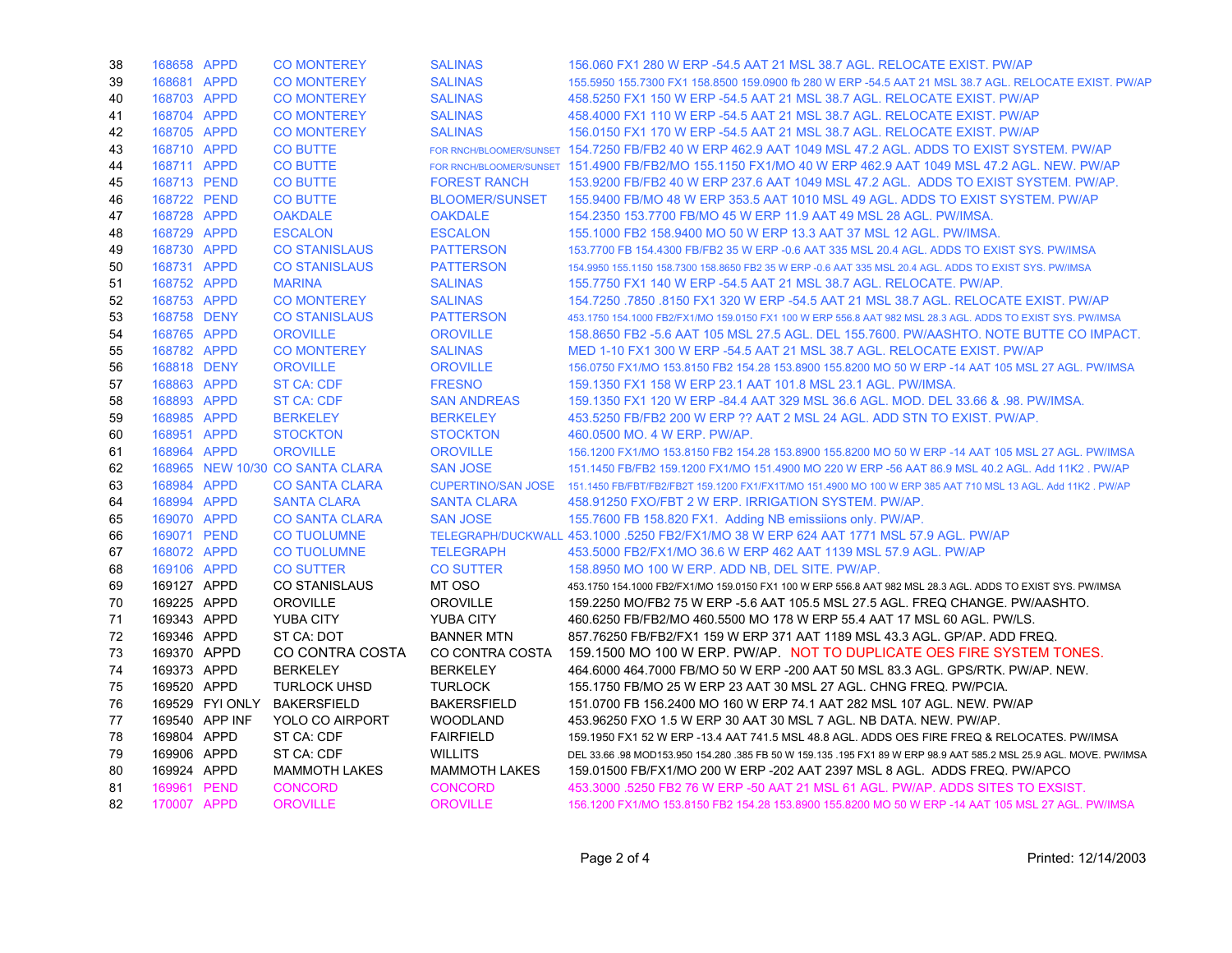| 83                      | 170038 APPD                |                  | <b>MORGAN HILL</b>                        | <b>MORGAN HILL</b>                             | 155.1150 FB 110 ERP 105.1 AAT 341 MSL 21 AGL. ADD DATA & INCR ERP TO EXIST. PW/AP.                                                                              |  |  |
|-------------------------|----------------------------|------------------|-------------------------------------------|------------------------------------------------|-----------------------------------------------------------------------------------------------------------------------------------------------------------------|--|--|
| 84                      | 170063 APPD                |                  | <b>SIERRA CO FPD</b>                      | SIERRAVILLE/PORTOLA                            | 154.3850 FB2/MO 153.8900 FX1/MO 154.1750 MO 47 W ERP 608 AAT 2210 MSL 6 AGL. REESTABLISH. PW/IMSA                                                               |  |  |
| 85                      | 170234 APPD                |                  | <b>CO MONO</b>                            | <b>CO MONO</b>                                 | 158,8800 MO 100 W ERP PW/AP                                                                                                                                     |  |  |
| 86                      | 170251 APPD                |                  | <b>CO STANISLAUS</b>                      | <b>MT OSO</b>                                  | 155.3700 FB2/MO ?? FX1 240 W ERP (WAIVER) 982 MSL 28.3 AGL. PW/IMSA.                                                                                            |  |  |
| 87                      | 170266 APPD                |                  | <b>ST CA: TD</b>                          | <b>PINEGROVE</b>                               | 153.7550 FB 154.9800 FX1 70 W ERP 24.7 AAT 714.8 MSL 12.2 AGL. EXIST SYSTEM. PW/AP                                                                              |  |  |
| 88                      | 170340 PEND                |                  | <b>GILROY</b>                             | <b>GILROY</b>                                  | 156.0900 FB2 159.1800? MO 100 W ERP 61 MSL 23 AGL. ADD FB2 MODE & NEW MO. PW/AP.                                                                                |  |  |
| 89                      | 170362 APPD                |                  | <b>BERKELEY</b>                           | <b>BERKELEY</b>                                | 155.670 FX1 288 W ERP -11.9 AAT 58 MSL 30.5 AGL. RELOCATE. PW/AP. NET 3.                                                                                        |  |  |
| 90                      | 170364 PEND                |                  | <b>CHICO</b>                              | <b>CHICO</b>                                   | 453.7500 FB2 453.4000 .4500 .7000 MO 100 W ERP -4.9 AAT 72.1 MSL 35.7 AGL. MODS & ADD SIMPLEX CHNLS. PW/AP                                                      |  |  |
| 91                      | 170381 APPD                |                  | <b>BERKELEY</b>                           | <b>BERKELEY</b>                                | 460.0500 .1750 .2500 FB/FB2/FX1 100 W ERP 143.7 AAT 249 MSL 6.2 AGL. MODS. PW/AP                                                                                |  |  |
| 92                      | 170409 APPD                |                  | YUBA CO RURAL FIRE JPA                    | <b>CHALLENGE/LAPORTE</b>                       | 155.9850 FB2 25 W ERP 461 AAT 1035 MSL 60.6 AGL. PW/IMSA. DEL SITE ADD 2 TO EXIST SYS.                                                                          |  |  |
| 93                      | 170412 APPD                |                  | <b>CO CONTRA COSTA</b>                    | <b>OAKLEY</b>                                  | 154.7550 FB/FB2 125 W ERP -23 AAT 5 MSL 18 AGL. MINOR MODS, PW/AP.                                                                                              |  |  |
|                         |                            |                  |                                           |                                                |                                                                                                                                                                 |  |  |
| <b>470-512 MHz POOL</b> |                            |                  |                                           |                                                |                                                                                                                                                                 |  |  |
| 94                      |                            | nov 02 app pend  | st ca: oes                                | bay area (coord chnl)                          | ???.???? Fb/fb2/fx1/mo ?? W erp ?? Aat ??msl ??agl. Bay inter-agency intercom.                                                                                  |  |  |
| 95                      |                            | aug 03 app pend  | san mateo                                 | san mateo                                      | 482.98750 fb2/mo 274 w erp 85 aat 221 msl 9 agl. Pw. Add freq to exist system.                                                                                  |  |  |
| 96                      | 168553 APPD                |                  | <b>SKIP MAY</b>                           | <b>VACAVILLE (MT VACA)</b>                     | 490.53750 FB6/MO6 22 W ERP 619 AAT 823 MSL 52 AGL, IG/TIA.                                                                                                      |  |  |
| 97                      | 168554 APPD                |                  | <b>SKIP MAY</b>                           | <b>VACAVILLE (MT VACA)</b>                     | 490.31250 FB6/MO6 22 W ERP 619 AAT 823 MSL 52 AGL. IG/TIA.                                                                                                      |  |  |
| 98                      | 169860 APPD                |                  | 169484 new 11/18 BRISBANE                 | <b>BRISBANE</b>                                | 488.38750 FB/FB2 75 W ERP 155.6 AAT 187 MSL 13 AGL. PW/AP. ADD SITE TO EXIST.                                                                                   |  |  |
| 99                      |                            |                  | <b>SAN BRUNO</b>                          | <b>SAN BRUNO</b>                               | 488.78750 FB/FB2 137 W ERP -15.9 AAT 12 MSL 38.6 AGL. ADD TO EXIST SYSTEM. PW/AP                                                                                |  |  |
|                         |                            |                  | 800 MHz PUBLIC SAFETY (GP, YP, GF, YF)    |                                                |                                                                                                                                                                 |  |  |
| 100                     |                            | sept 03 app pend | st ca:dmh                                 | coalinga                                       | 3 of following: 855,856,857,859,860.4625 GP channels. 112 w erp @ 135°/3° down, 574' msl ? Aat ? Agl                                                            |  |  |
| 101                     | oct 03 APPD                |                  | co contra costa                           | clayton                                        | 867.18750 fb/fb2/mo 50 w erp -92 aat 69 agl 7 agl. Gf                                                                                                           |  |  |
| 102                     | oct 03 APPD                |                  | co contra costa                           | martinez                                       | 867.87500 fb/fb2/mo 50 w erp -51 aat 2 msl 8 agl. Gf.                                                                                                           |  |  |
| 103                     | oct 03 APPD                |                  | co contra costa                           | richmond                                       | 866.66250 fb/fb2/mo 50 w erp -27 aat 6.6 msl 6 agl. Gf.                                                                                                         |  |  |
| 104                     |                            | dec 03 app pend  | antioch                                   | antioch                                        | 856.48750 fb2 100 w erp 39.0 aat 126.6 msl 55.1 agl.                                                                                                            |  |  |
| 105                     |                            | 156156 APP INF   | <b>CHABOT-LOS POSADAS</b>                 | <b>HAYWARD</b>                                 | 858,96250 FB2/MO 65 W ERP ?? AAT 12.1 MSL 10.5 AGL. NEW GP/AP.                                                                                                  |  |  |
| 106                     | 167463 PEND                |                  | <b>CO NAPA</b>                            | <b>ST HELENA</b>                               | 856.96250 FB 135 W ERP -191.5 AAT 73 MSL 27.4 AGL. GP/AP. ADDS TO EXIST SYSTEM.                                                                                 |  |  |
| 107                     | 168702 APPD                |                  | <b>CO MONTEREY</b>                        | <b>SALINAS</b>                                 | 855,98750 FB/FX1 250 W ERP -54.5 AAT 21 MSL 38.7 AGL, GP/AP, RELOCATE.                                                                                          |  |  |
| 108<br>109              | 168743 APPD<br>168759 APPD |                  | <b>SANTA ROSA</b><br><b>CO STANISLAUS</b> | <b>SALT POINT</b><br><b>PATTERSON (MT OSO)</b> | 858.43750 FB/FBT 160 W ERP 49 AAT 116 MSL 38 AGL. ADDS TO EXSIST. GP/AP.<br>857.21250 FB2/MO/FX1 16 W ERP 582.7 AAT 1005 MSL 28.3 AGL. NEW. GP/IMSA.            |  |  |
| 110                     |                            |                  |                                           |                                                |                                                                                                                                                                 |  |  |
| 111                     |                            |                  |                                           |                                                |                                                                                                                                                                 |  |  |
|                         | 168782 APPD                |                  | <b>NEXTEL</b>                             | <b>FREMONT PK</b>                              | 854.26250 FB2C 250 W ERP 683 AAT 938 MSL 35 AGL. ADD FREQ TO SITE, YX/ITA.                                                                                      |  |  |
|                         | 168782 APPD                |                  | <b>NEXTEL</b>                             | <b>MONTEREY</b>                                | 854.26250 FB2C 1000 W ERP 143 AAT 370 MSL 20 AGL. ADD FREQ TO SITE. YX/ITA.                                                                                     |  |  |
| 112<br>113              | 168787 APPD<br>168795 APPD |                  | <b>NEXTEL</b><br><b>NEXTEL</b>            | <b>SALINAS</b><br><b>SALINAS</b>               | 854.28750 FB2C 1000 W ERP -86 AAT 16 MSL 33 AGL. ADD FREQ TO SITE. YX/ITA.<br>854.28750 FB2C 1000 W ERP -107.3 AAT 23.2 MSL 18.3 AGL. ADD FREQ TO SITE, YX/ITA. |  |  |
| 114                     | 169075 APPD                |                  | <b>CO SANTA CLARA</b>                     | <b>SAN JOSE</b>                                | 856.43750 FB 200 W ERP -53 AAT 18.3 MSL 30 AGL. ADD BACK-UP STN TO EXIST SYS. GP/AP                                                                             |  |  |
| 115                     | 169454 APPD                |                  | <b>CO TULARE</b>                          | <b>CUTLER</b>                                  | 855.96250 FB 140 W ERP 338 AAT 548 MSL 19.8 AGL. ADD SITE TO EXIST. GP/AP                                                                                       |  |  |
| 116                     | 169619 APPD                |                  | CO TULARE                                 | <b>PORTERVILLE</b>                             | 855.96250 FB 160 W ERP 172.7 AAT 348 MSL 15.8 AGL. ADD SITE TO EXIST. GP/AP                                                                                     |  |  |
| 117                     | various APPD               |                  | <b>NEXTEL</b>                             | <b>VARIOUS</b>                                 | REVIEWED 14 APPS WITH 300-500 FREQUENCY LINES EACH. NO IMPACT SEEN.                                                                                             |  |  |
| 118                     | 169965 APPD                |                  | ST CA: P&R                                | <b>OROVILLE</b>                                | 857.93750 FB/FX1 55 W ERP 17 AAT 288 MSL 4.6 AGL. MINOR CORRECTIIONS. GP/AP.                                                                                    |  |  |
| 119                     | 169880 PEND                |                  | <b>ST NV: DOT</b>                         | <b>OLYMPIC VALLEY</b>                          | 856.23750 856.96250 857.96250 FB2C 55 W ERP 325 AAT 2499 MSL 18 AGL. YP/AASHTO.                                                                                 |  |  |